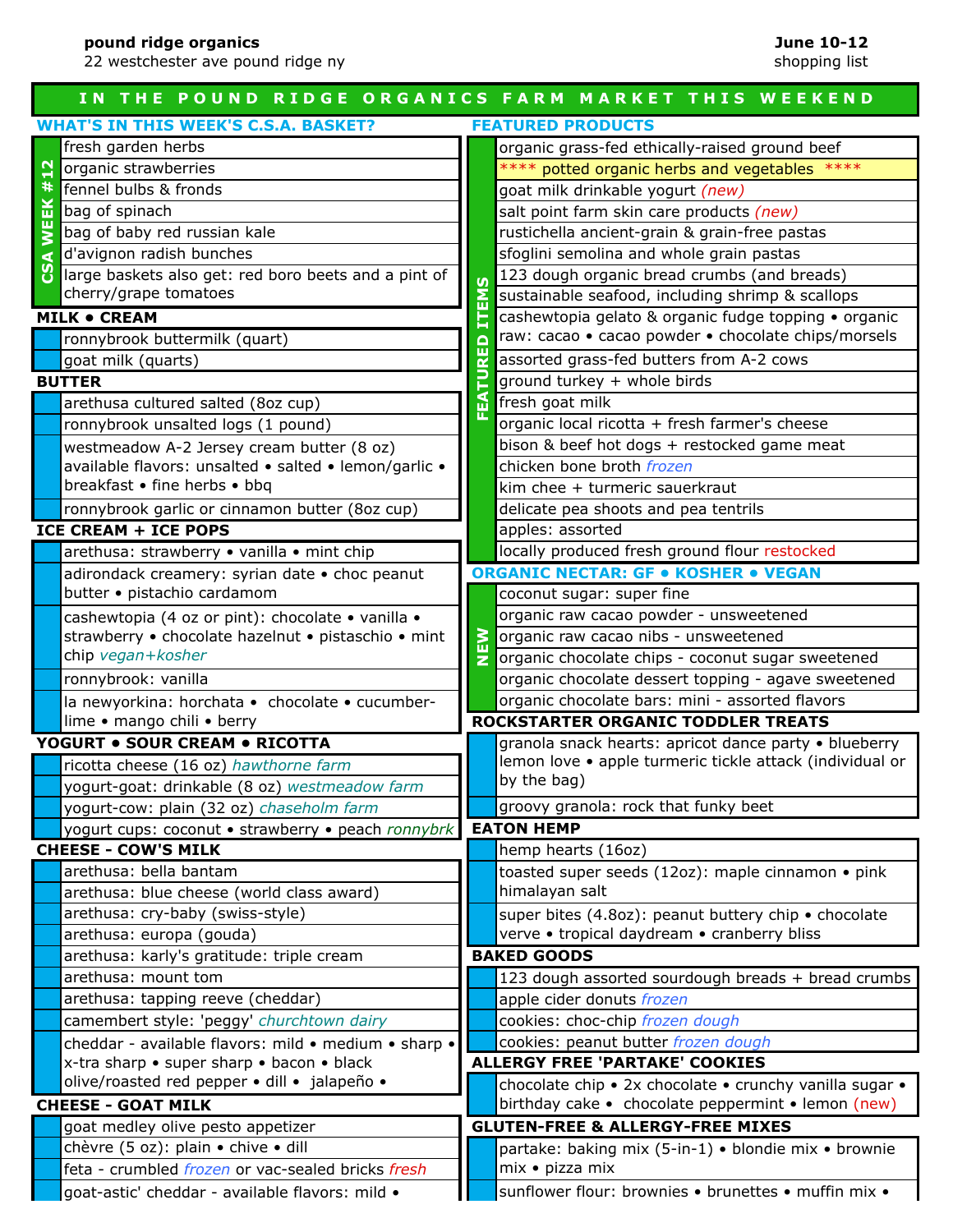22 westchester ave pound ridge ny goat-asticle-asticle-asticle-asticle-asticle-asticle-asticle-asticle-asticle-asticle-asticle-asticle-asticle-a

sunflower flower flower flower flower flower flower flower flower flower flower flower flower flower flower flower flower flower flower flower flowers  $\sim$  100  $\mu$  mix  $\sim$  100  $\mu$  mix  $\sim$  100  $\mu$  mix  $\sim$  100  $\mu$  mix

| cranberry/cinnamon/honey • herbs de provence •   |  | oatmeal cookies · pancake mix                              |  |
|--------------------------------------------------|--|------------------------------------------------------------|--|
| dill · jalapeño                                  |  | <b>DRY GOODS</b>                                           |  |
| roe jan reserve (semi-hard)                      |  | beans: black turtle · cannellini · cranberry · pinto · red |  |
| <b>HERBS &amp; EDIBLE FLOWERS</b>                |  | kidney • white navy                                        |  |
| bay leaves                                       |  | <b>CRACKERS</b>                                            |  |
| basil: genovese                                  |  | everyday spelt matzoh flatbreads                           |  |
| chives                                           |  | jan's crackers (many flavors)                              |  |
| cilantro                                         |  | <b>FLOUR . MEAL . GRAIN . LEAVENING</b>                    |  |
| dill                                             |  | all purpose (1.5 lb or 5 lb)                               |  |
| lavendar                                         |  | bread flour (1.5 lb)                                       |  |
| lemon verbana                                    |  | durum (2 lb)                                               |  |
| oregano dried 'gangi dante' from italy           |  | freekeh grains (8 oz)                                      |  |
| oregano: assorted                                |  | oats (whole dehulled)                                      |  |
| parsley: flat leaf . curley leaf                 |  | oat flour                                                  |  |
| mint: assorted                                   |  | pasta blend (1.5 lb)                                       |  |
| rosemary: assorted variety                       |  | popcorn                                                    |  |
| sorrel, native oxalis                            |  | polenta (1.5 lb)                                           |  |
| tarragon                                         |  | spelt flour dark (1.5 lb)                                  |  |
| thyme: assorted                                  |  | spelt whole berries (1.5 lb)                               |  |
| <b>PRODUCE</b>                                   |  | sprouted wheat (1.5 lb)                                    |  |
| asparagus                                        |  | sunflower flour <-- gluten free                            |  |
| beets: assorted - with or without greens         |  | wheat berries: hard red winter (1.5 lb)                    |  |
| bok choy heads                                   |  | <b>PASTA</b>                                               |  |
| broccoli: eastern magic                          |  | sfoglini: assorted varieties including cascatelli          |  |
| cabbage: purple · tiara                          |  | reginetti: semolina & whole grain                          |  |
| carrots: rainbow                                 |  | ancient grain pasta: sprouted or spelt                     |  |
| cauliflower: romanesco, white & graffiti         |  | fun-shaped pasta                                           |  |
| celery: rare chinese pink . kelvin celery . utah |  | mac & cheese: fun shapes                                   |  |
| chamomile: wild pinapple variety                 |  | mac & cheese: vegan                                        |  |
| collard greens                                   |  | rustichella: timilia busiate · farro spaghetti · 100%      |  |
| cucumbers: persian                               |  | corn elbows · 100% green pea fusilli · lentil sedanini ·   |  |
| fennel bulbs & fronds                            |  | buckwheat tortigilioni · durum bucatini                    |  |
| garlic scapes                                    |  | <b>FROZEN APPETIZERS</b>                                   |  |
| kale: bunches - assorted . baby                  |  | fillo organic spinach feta pockets                         |  |
| kohlrabi with greens                             |  | <b>SNACKS: SWEET</b>                                       |  |
| lettuce heads: heriloom crisp & salanova butter  |  | mast chocolate bars: small or large                        |  |
| mushrooms: oyster · shiitake · trumpet · lion's  |  | organic nectar chocolates                                  |  |
| mane · button                                    |  | partake cookies                                            |  |
| onions: $red + yellow + purple$ tte              |  | cashewtopia gelato cups (assorted flavors)                 |  |
| parsnips                                         |  | la newyorkina ice pops                                     |  |
| potatoes, new: yellow • purple                   |  | <b>FERMENTS</b>                                            |  |
| radish bunches: french d'avignon · easter egg ·  |  | pickled ramps                                              |  |
| white icicle                                     |  | picked radishes                                            |  |
| radishes: daikon · watermelon · black spanish ·  |  | sauerkraut: classic                                        |  |
| korean                                           |  | sauerkraut: jalepeño                                       |  |
| rhubarb                                          |  | sauerkraut: turmeric                                       |  |
| scallions                                        |  | ginger carrots                                             |  |
| spinach: sweet baby                              |  | kim chee                                                   |  |
| tomatoes: heirloom grape/cherry                  |  | <b>EGGS ORGANIC &amp; PASTURED</b>                         |  |
| turnips: japanese hakurei · purple top · scarlet |  | chicken: icelandic (feral, rare & heritage breed)          |  |
| <b>FRUIT: FRESH</b>                              |  | chicken: multicolor, organic, pastured jumbo               |  |
| apples: local - granny smith . winesap           |  | duck                                                       |  |
| strawberries: local                              |  | goose                                                      |  |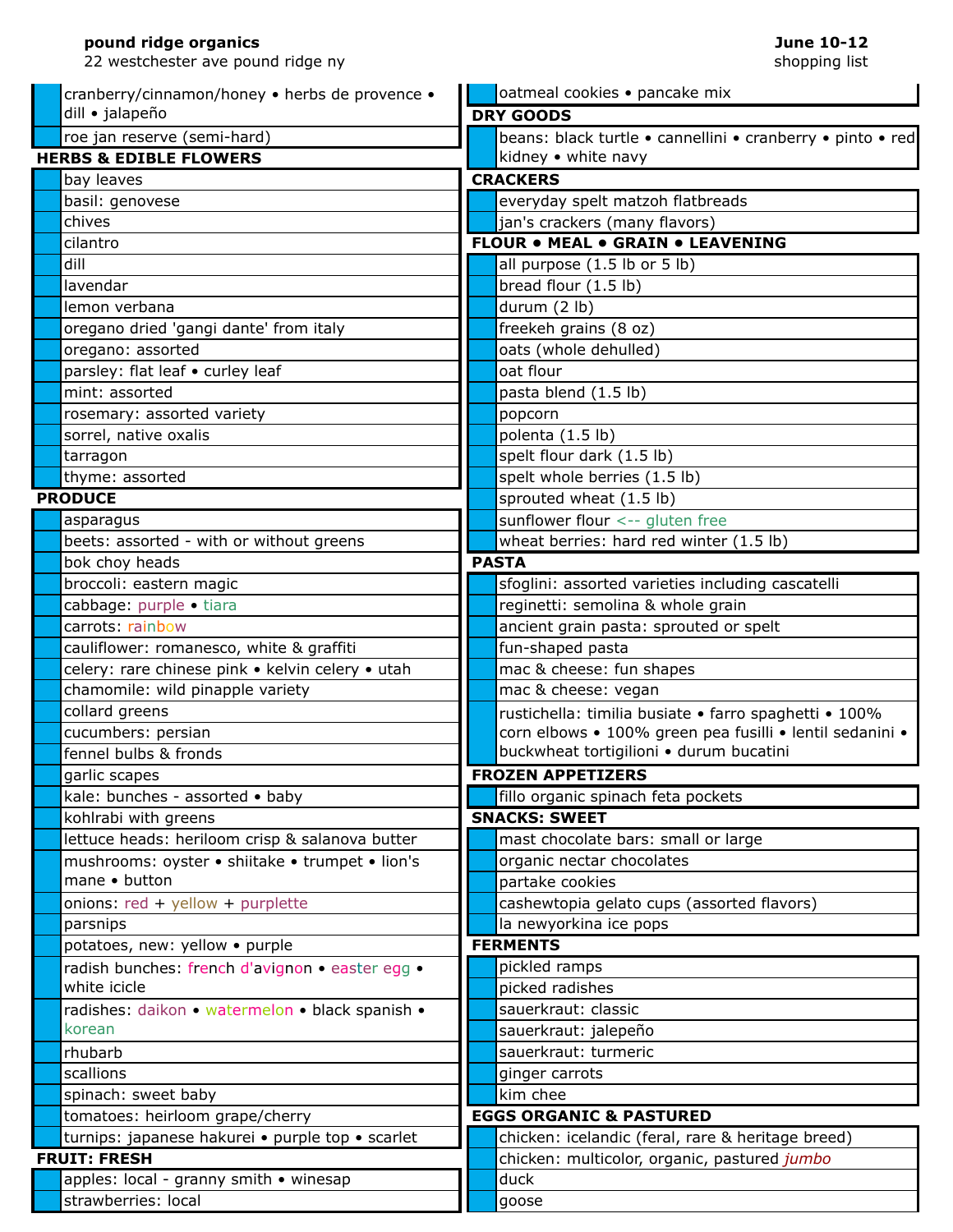22 westchester ave pound ridge ny

| <b>FRUIT: PRESERVED</b>                                          | pheasant                                                           |  |
|------------------------------------------------------------------|--------------------------------------------------------------------|--|
| currants: dried                                                  | quail                                                              |  |
| currant preserves: red or black                                  | turkey                                                             |  |
| blueberry powder (1 oz)                                          | <b>FISH SMOKED</b>                                                 |  |
| dessert topping: strawberry (8 oz)                               | salmon: smoked double cured (4 oz)                                 |  |
| jam: tomato, spicy (7 oz)                                        | salmon: vodka-dill (4 oz)                                          |  |
| <b>LINDA'S HOT STUFF</b>                                         | salmon: everything bagel (4 oz)                                    |  |
| ponzu dipping sauce: spicy tamari (5 oz)                         | tuna: cold smoked yellow-fin (4 oz)                                |  |
| linda's spicy salad dressing (5 oz)                              | trout: smoked (8 oz)                                               |  |
| linda's hot pepper jelly: classic                                | <b>FISH - SUSTAINABLY SOURCED</b>                                  |  |
| linda's hot pepper jelly: cranberry seasonal                     | halibut alaskan                                                    |  |
| linda's hot pepper jelly: pumpkin seasonal                       | cod: northwest pacific                                             |  |
| linda's hot pepper jelly: ginger seasonal                        | cod: black pacific                                                 |  |
| linda's hot pepper jelly: strawberry                             | salmon: sockeye - sushi grade - whole filets or portions           |  |
| linda's hot pepper jelly: mango                                  | from lake iliamna, alaska                                          |  |
| linda's hot pepper jelly: pineapple-jalepeño                     | shrimp: wild gulf (medium & jumbo)                                 |  |
| linda's hot pepper jelly: pineapple-habernero                    | redfish: gulf of maine                                             |  |
| linda's hot pepper jelly: onion-garlic                           | sea scallops: atlantic                                             |  |
| linda's sweet pickled jalepeño relish                            | sole: dover west coast                                             |  |
| <b>SALTS . SPICES . OILS . VINEGARS</b>                          | tuna: sushi-grade <-- new                                          |  |
| hawai'ian: salts, rubs, seasoning blends                         | trout: steelhead whole hudson valley                               |  |
| hawai'ian: curry (red or yellow)                                 | <b>LAMB</b>                                                        |  |
| hawai'ian: ceylon cinnamon (ground)                              | ground                                                             |  |
| hawai'ian: ginger (ground)                                       | rack of lamb                                                       |  |
| hawai'ian: turmeric (ground)                                     | roast: leg roast                                                   |  |
| hawai'ian: allspice (berries)                                    | roast: shoulder roast                                              |  |
| herb blend: greek                                                | sausage: kofta                                                     |  |
| olive oil: italian (small/large)                                 | sausage: merguez                                                   |  |
| sunflower oil                                                    | stew cubes                                                         |  |
| sunflower truffle oil                                            | <b>CHICKEN: HERITAGE BREED</b>                                     |  |
| vinegar: balsamic                                                | bone broth 24oz frozen                                             |  |
| vinegar: apple cider maple<br><b>CONDIMENTS . SAUCES . PESTO</b> | whole chicken (3 - 3.5lb) fresh<br>breast: skinless boneless fresh |  |
| ketchup (12 oz)                                                  |                                                                    |  |
| mustard: hot                                                     | quarters (thigh with drum) fresh<br>drumsticks                     |  |
| hot sauces: honey mustard . habanero carrot &                    | wings (dozen)                                                      |  |
| portugal pepper apple (new)                                      | sausage: mild italian (will restock soon)                          |  |
| pesto: ramp frozen                                               | sausage: andouille                                                 |  |
| pesto: lacinato kale walnut - classic or vegan                   | sausage: chorizo (4 links)                                         |  |
| bbq sauce (16 oz)                                                | <b>DUCK</b>                                                        |  |
| chili crisp: chili pepper spice and oil blend (new)              | bacon hickory & applewood smoked                                   |  |
| chili flakes: evil possessor (new)                               | eggs                                                               |  |
| confit: roasted cherry tomato (16 oz)                            | legs                                                               |  |
| jam: spicy tomato (7 oz)                                         | breast                                                             |  |
| relish: pickled cucumber (10 oz)                                 | <b>TURKEY</b>                                                      |  |
| salsa: verde (16 oz)                                             | ground $(1 - 2$ lbs)                                               |  |
| sauce: heirloom tomato puree (32 oz)                             | whole bird frozen                                                  |  |
| <b>BREAKFAST</b>                                                 | <b>VEAL</b> (humanely raised)                                      |  |
| granola: maple walnut                                            | ground (1 lb)                                                      |  |
| granola: honey almond                                            | soup shanks 'osso-bucco'                                           |  |
| granola: cranberry coconut almond                                | rib roast                                                          |  |
| multigrain hot cereal                                            | stew                                                               |  |
| maple pancake mix (crown)                                        | <b>BEEF GROUND &amp; CUTS</b>                                      |  |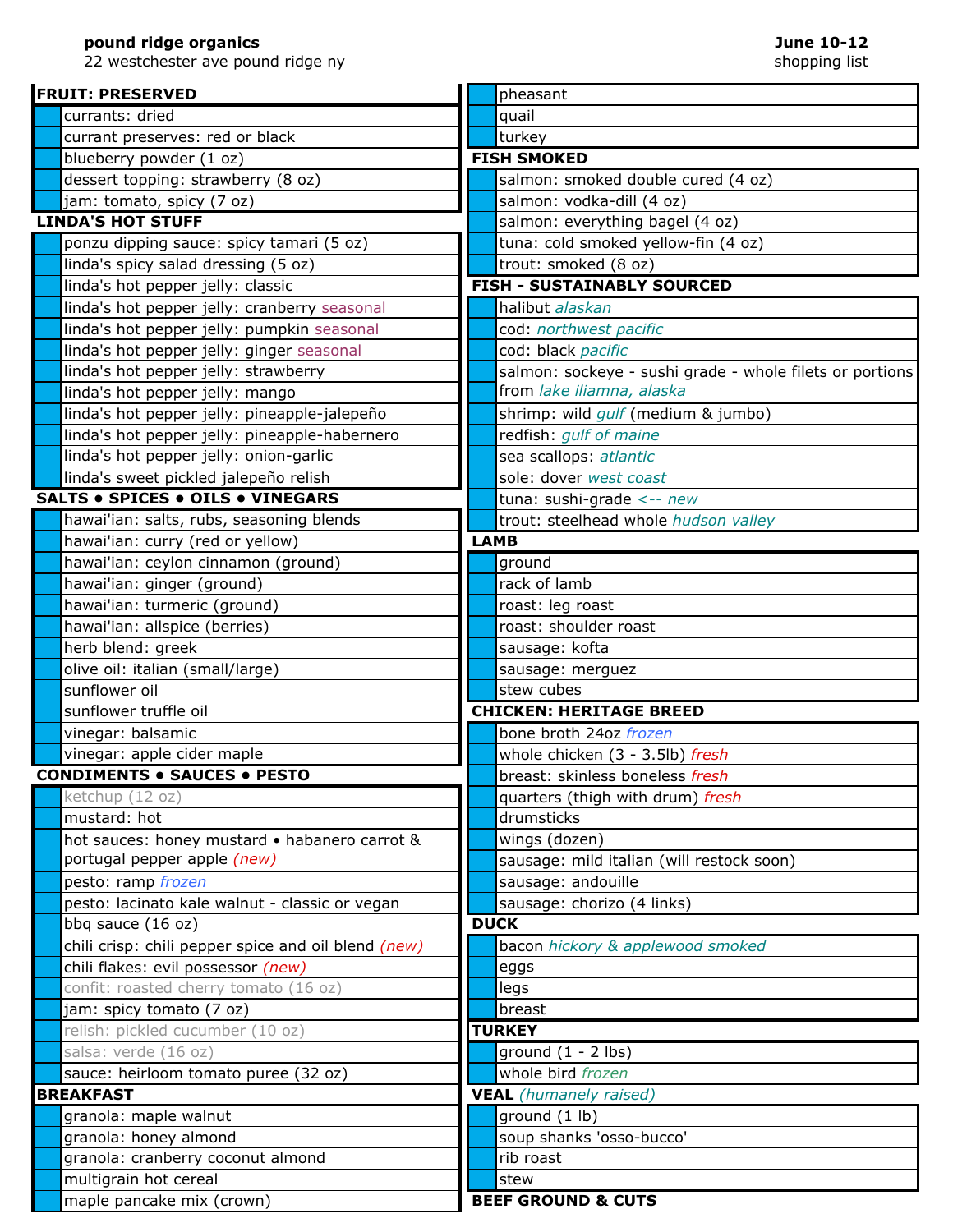22 westchester ave pound ridge ny

| oatmeal grab & go cup                              | ground (1 lb)                                           |
|----------------------------------------------------|---------------------------------------------------------|
| <b>HONEY . SWEET STUFF</b>                         | burgers (4/pk or 6/pk)                                  |
| honey: hawa'ian: calamansi · ginger · lehua        | stew cubes                                              |
| lavendar • lemon • lilikoi • macadamia • 4 honey   | short ribs                                              |
| gift set                                           | soup shanks 'osso-bucco' (w/marrow bone)                |
| honey sticks: wildflower                           | <b>BEEF + PORK BLEND</b>                                |
| honey, raw: blueberry                              | hot dogs                                                |
| honey, raw: buckwheat                              | <b>PORK</b>                                             |
| honey, raw: local wildflower                       | bacon <-- from several different farms                  |
| cinnamon: ceylon whole sticks                      | links: breakfast                                        |
| cinnamon: vietnamese sticks                        | sirloin chops thick cut 1.5"                            |
| <b>MAPLE . MAPLE PRODUCTS</b>                      | ground                                                  |
| maple syrup: golden • amber • dark • very dark •   | ham hocks (smoked)                                      |
| applewood smoked . bourbon barrel . cinnamon .     | sausage: bacon breakfast (bulk)                         |
| vanilla • irish whisky                             | sausage: bratwurst (4 links)                            |
| syrup gift set trios                               | sausage: british banger (4 links)                       |
| maple pancake mix (crown)                          | sausage: italian-hot (4 links)                          |
| maple pearls                                       | sausage: italian-sweet (4 links)                        |
| maple sugar 1 oz . 10oz . 5 lb tub                 | sausage: maple jalapeño (4 links)                       |
| <b>CHOCOLATE . CACAO PRODUCTS</b>                  | tenderloin                                              |
| organic raw cacao powder - unsweetened             | <b>OTHER MEATS</b>                                      |
| organic raw cacao nibs - unsweetened               | buffalo: ground                                         |
| organic chocolate chips - coconut sugar sweetened  | buffalo & beef hot-dogs (coming in january)             |
| organic choclate dessert topping - agave sweetened | elk: ground                                             |
| mast chocolate bars: small or large                | venison: ground                                         |
| <b>SOLMATE SOCKS</b>                               | venison: steak                                          |
| charmingly mismatched socks for babies • children  | venison: medallions                                     |
| & adults - made from recycyled cotton in beautiful | venison: tenderloin roast                               |
| color combinations                                 | wild boar: salami - limited edition (5 oz log)          |
| <b>GREETING CARDS</b>                              | wild boar: bacon                                        |
| wildflowers of israel                              | <b>CURED MEATS</b>                                      |
| poultry of pound ridge organics                    | beef snack sticks: sea salt (1 oz)                      |
| <b>GIFT &amp; HOUSEHOLD</b>                        | beef snack sticks: cracked pepper (1 oz)                |
| lambswool dusting wands                            | pork snack sticks: jalepeño (1 oz)                      |
| lambswool felted coasters                          | pork snack sticks: chorizo (1 oz)                       |
| lambswool felted trivets                           | pork snack sticks: saucasson (.8 oz)                    |
| market bags: hand-knitted cotton                   | beef jerky: classic or bee sting                        |
| market bags: reclaimed fabrics and feed bags       | salami: black truffle (5 oz log)                        |
| <b>BEVERAGES &amp; APOTHECARY</b>                  | salami: saucisson provencal (5 oz log)                  |
| apple cider: fresh (12 oz · quart · half gallon)   | salami: soppressata (5 oz log)                          |
| apple cider: sparkling (12 oz can)                 | salami: sliced (3 oz pkg)                               |
| elderberry syrup (16 oz)                           | <b>TRU EARTH PRODUCTS</b>                               |
| elderberry syrup making kit                        | laundry strips: baby                                    |
| elixirs: ginger classic (8.5 oz)                   | laundry strips: unscented                               |
| elixirs: ginger-hibiscus (8.5 oz)                  | laundry strips: linen scent                             |
| elixirs: ginger-turmeric (8.5 oz)                  | organic cotton produce bags (set of 6)                  |
| elixirs: ginger-lavendar (8.5 oz)                  | bamboo make-up pads with washing bag                    |
| elixirs: ginger-limited edition (8.5 oz)           | <b>SALT POINT SKIN CARE</b>                             |
| kombucha: hibiscus elderberry · lavender           | bath soaks: revitalize · uplift                         |
| <b>GARDEN</b>                                      | clay masks: cleanse . glow                              |
| seed packets: hudson valley seed company           | body butter: tallow or vegan                            |
| micro-greens indoor garden kit                     | body oil with reusable pump: calming • nourish • uplift |
| ramp plugs for planting (new)                      | scrubs: nourish • uplift                                |